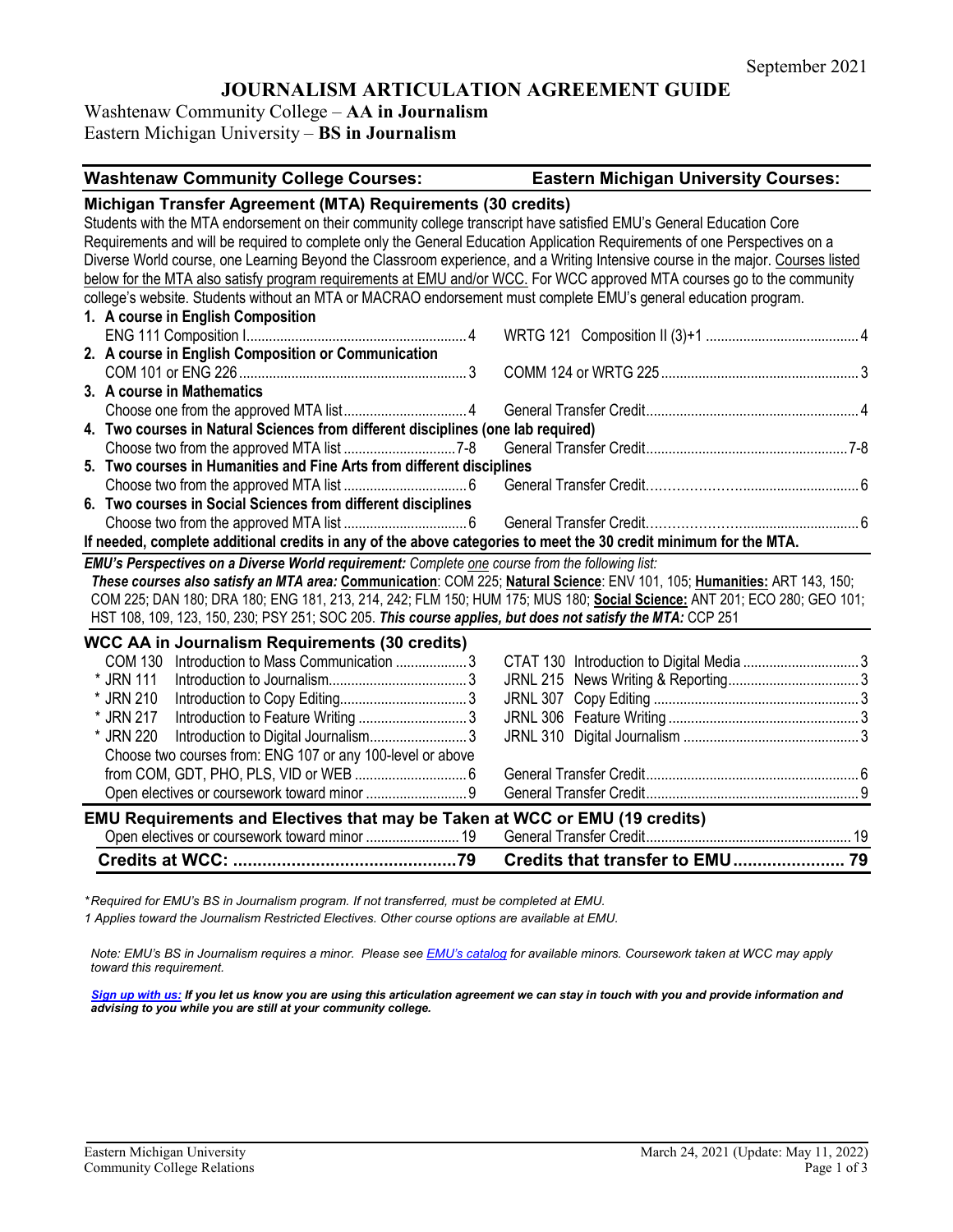## **JOURNALISM ARTICULATION AGREEMENT GUIDE**

Washtenaw Community College – **AA in Journalism** Eastern Michigan University – **BS in Journalism**

# **Completion of the BS in Journalism**

#### **Major Requirements**

#### **Program Requirements (12 credits)**

#### **Restricted Electives (9 credits)**

|                     | Choose nine credit hours from the following:              |  |
|---------------------|-----------------------------------------------------------|--|
| <b>ARTS 104</b>     |                                                           |  |
| <b>CMT 121</b>      |                                                           |  |
| <b>CMT 204</b>      |                                                           |  |
| CTAT <sub>141</sub> | Digital Media Production for Non-Majors 3                 |  |
| CTAT 334            |                                                           |  |
|                     | CTAT 344W Continuity Writing for Electronic Media 3       |  |
| <b>JRNL 305</b>     | Editorial, Column, and Review Writings 3                  |  |
| <b>JRNL 309</b>     |                                                           |  |
| <b>JRNL 387</b>     | Cooperative Education in Journalism  3                    |  |
| <b>JRNL 423</b>     |                                                           |  |
| <b>JRNL 454</b>     | Contemporary Problems in Journalism 3                     |  |
| <b>JRNL 487</b>     | Cooperative Education in Journalism 3                     |  |
|                     | JRNL 488L4/489L4/490L4 Internship in Journalism  1-3      |  |
| <b>PURL 312</b>     |                                                           |  |
| <b>PURL 314</b>     |                                                           |  |
|                     | WRTG 324W Professional Writing & Technical Comm 3         |  |
|                     |                                                           |  |
|                     | WRTG 424 Professional Writing & Technical Communication 3 |  |
|                     |                                                           |  |
|                     |                                                           |  |

### **Minor Requirement/Open Electives (20 credits)**

Students must complete a minor of at least 20 credits. Credits may transfer in from WCC to apply toward the minor. A minimum of 6 credits at the 300-level or higher must be taken at EMU. If minor requirements are met,, students must complete a minimum of 41 credits at EMU under this agreement.

### **LBC & Writing Intensive Requirement**

Students must complete one Learning Beyond the Classroom course or noncredit experience offered by EMU and one approved Writing Intensive course. Students should consult an advisor for options.